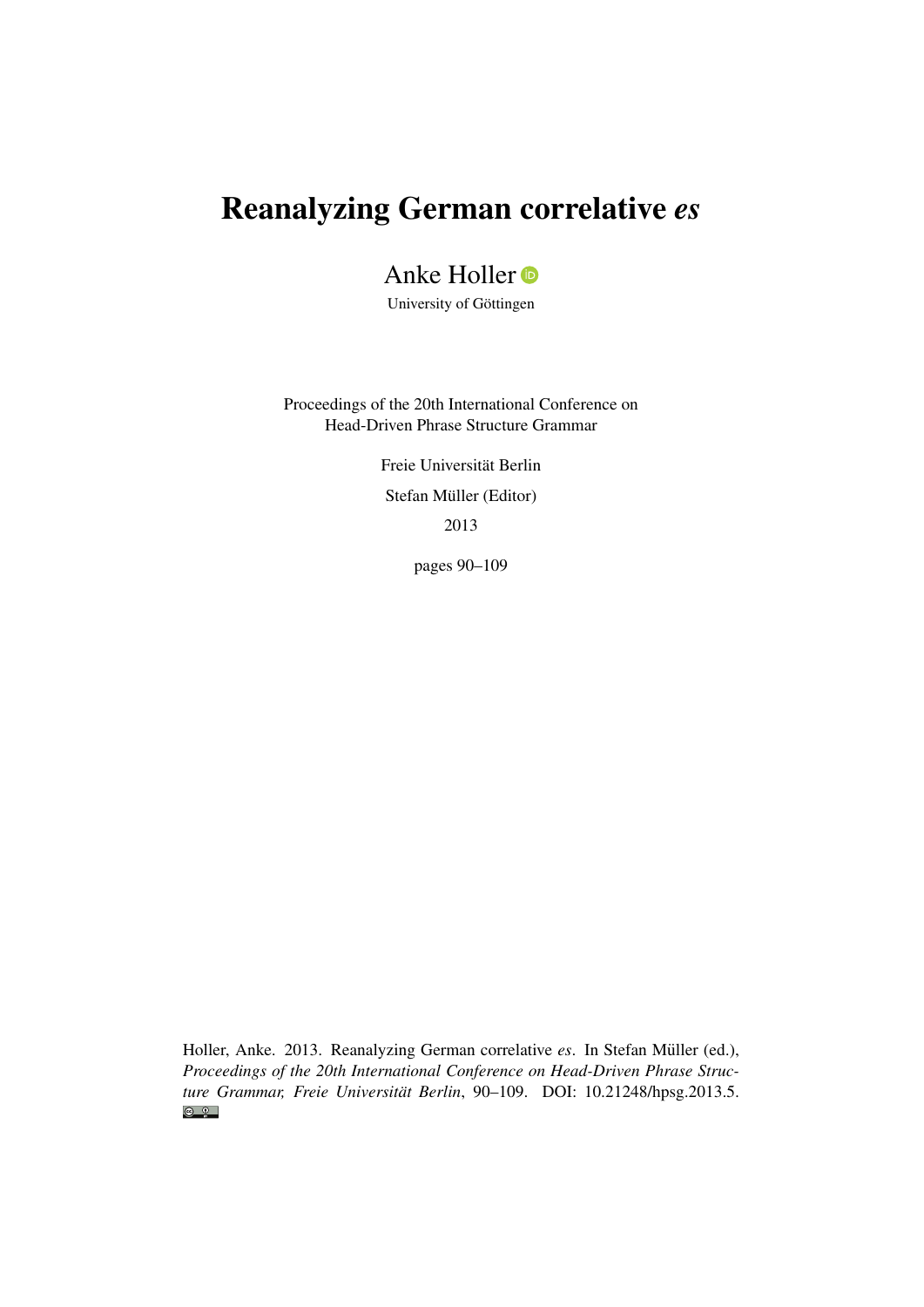#### Abstract

The present article discusses several aspects of the so-called correlate-*es* construction in German. This complex clausal construction can be identified by a correlative nominal element *es* ('it') occuring in the matrix clause and a right-peripheral full clausal argument linked to *es*. The article supports the hypothesis that correlative *es* has a janus-faced nature between an expletive and a referential meaning. This is the reason why existing approaches are not sufficient to capture the properties of the discussed construction in its entirety. The first part of the article sums up the common view on correlative *es* including the empirical properties of the construction as well as a brief survey of the relevant previous approaches trying to account for correlative *es*. Based on new empirical data, the second part of the article shows that none of these accounts is able to capture all relevant facts of the correlate-*es* construction because existing approaches usually ignore that the realization of correlative *es* is verb-class dependent. Hence, a new constraint-based analysis is developed that takes both empirical observations into account, the verb-class dependence and the janus-faced nature.

## 1 Introduction

Several Germanic languages use correlatives to mark subordination. German is considered to be a prime example of a language realizing correlative constructions to embed finite argument clauses. The present article discusses complex clausal constructions in German that can be identified by a so-called correlative nominal element *es* ('it') and a right-peripheral full clausal argument that is linked to *es*. On an intuitive level *es* functions as an antecedent of the linked argument clause in these constructions. Although correlative *es* is a well-established phenomenon of German grammar, there is no theoretical account that captures the empirical facts comprehensively. In particular, the homonymy of *es* between an expletive and a referential realization form often remains unnoticed. In this article, the janus-faced nature of correlative *es* is empirically substantiated. On the basis of the reported empirical observations the article develops a new constraint-based analysis.

The article is organized as follows: After describing the phenomenon in section 2 and summing up the results of previous studies dealing with correlative *es* in section 3, empirical data that has not yet been captured in existing proposals are given in section 4. Taking into account the new data basis, section 5 then develops and outlines the aforementioned new constraint-based analysis. To conclude, the results of the paper are presented in section 6.

<sup>†</sup> I thank Katrin Axel for valuable discussions on the topic and the audience of the HSPG 2013 conference in Berlin for helpful comments. I am also indebted to Christine Göb for thoroughly proofreading the manuscript and useful assistance in conducting the corpus studies. All remaining errors are of course mine.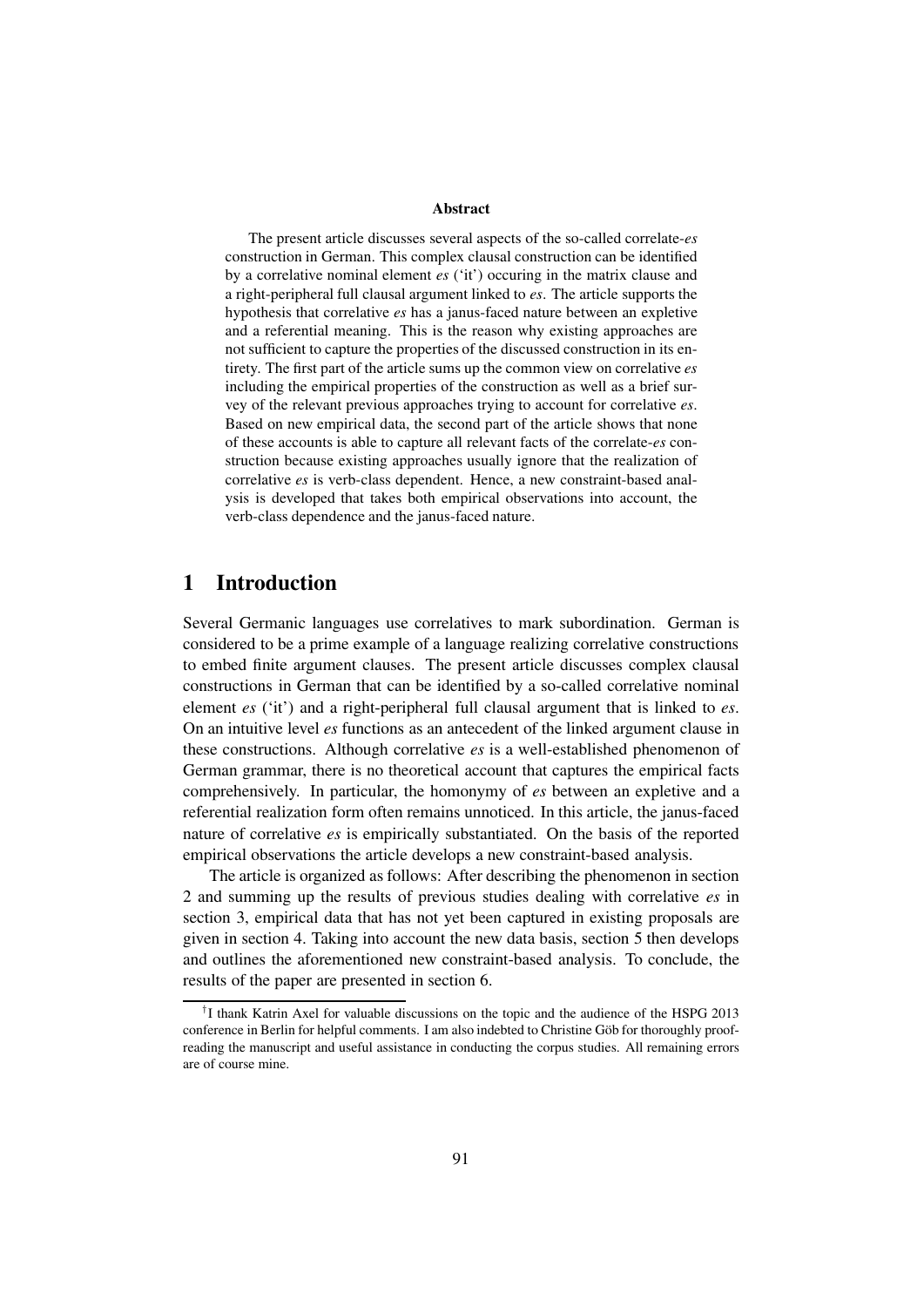## 2 The Phenomenon

The correlate-*es* construction is characterized by a correlative element, *es* ('it'), which occurs in the matrix clause in subject or object position and is case-marked by the matrix predicate. This correlative *es* relates in some way to a finite *dass* ('that')-marked clause serialized to its right in the syntactic surface structure.<sup>1</sup> A typical example of the correlate-*es* construction is given in (1). Most of the standard approaches assume that the *dass*-clause is located in an extraposed position since it follows the matrix clause's finite verb if the finite verb is linearized sentence-finally. Semantically, the *dass*-clause contributes to the representation the proposition that matches the selectional restrictions of the matrix predicate.

(1) Hotzenplotz bedauert es, dass er außer *Hotzenplotz regrets it that he except for robbery nothing learned has* Räuberei nichts gelernt hat. 'Hotzenplotz regrets that he has learned nothing but robbery.'

In the described configuration *es* is usually analyzed as a means of recursive sentence embedding, which functions as a structural element filling a syntactic position and referring cataphorically to the right-peripheral argument clause.

As has been already observed in traditional grammar of German the occurrence of *es* is subject to certain topological restrictions. Since German is a verb-second language, it offers a so-called prefield position.<sup>2</sup> If the *dass*-clause is topicalized to this position, *es* is obligatorily omitted, cf. (2). Also, the *dass*-clause may not be serialized adjacent to *es* in the so-called middle field, cf. (3).

(2) Dass er außer *That he except for robbery nothing learned has regrets it* Räuberei nichts gelernt hat, bedauert (\*es) Hotzenplotz. *Hotzenplotz*

'That he has learned nothing but robbery, Hotzenplotz regrets.'

(3) weil *because Hotzenplotz it* Hotzenplotz (\*es), dass er außer *that he except for robbery nothing learned* Räuberei nichts gelernt hat, bedauert. *has regrets*

'because Hotzenplotz regrets that he has learned nothing but robbery.'

The topological data in (2) and (3) are mostly taken as further evidence for the hypothesis that the finite clause has to be extraposed obligatorily if correlative *es* is realized. In any case, an analysis aiming at a solid treatment of the correlate-*es* construction has to cover these topological facts.

The data presented in this section mainly form the basis for existing approaches to the correlate-*es* construction.

<sup>&</sup>lt;sup>1</sup>In fact, there are further infinite construction types involving *es* that are not considered in this paper, cf. Müller (1999). The presented analysis, however, can easily be transferred to these types.

 $2$ In main clauses, the prefield position results from fronting the finite verb.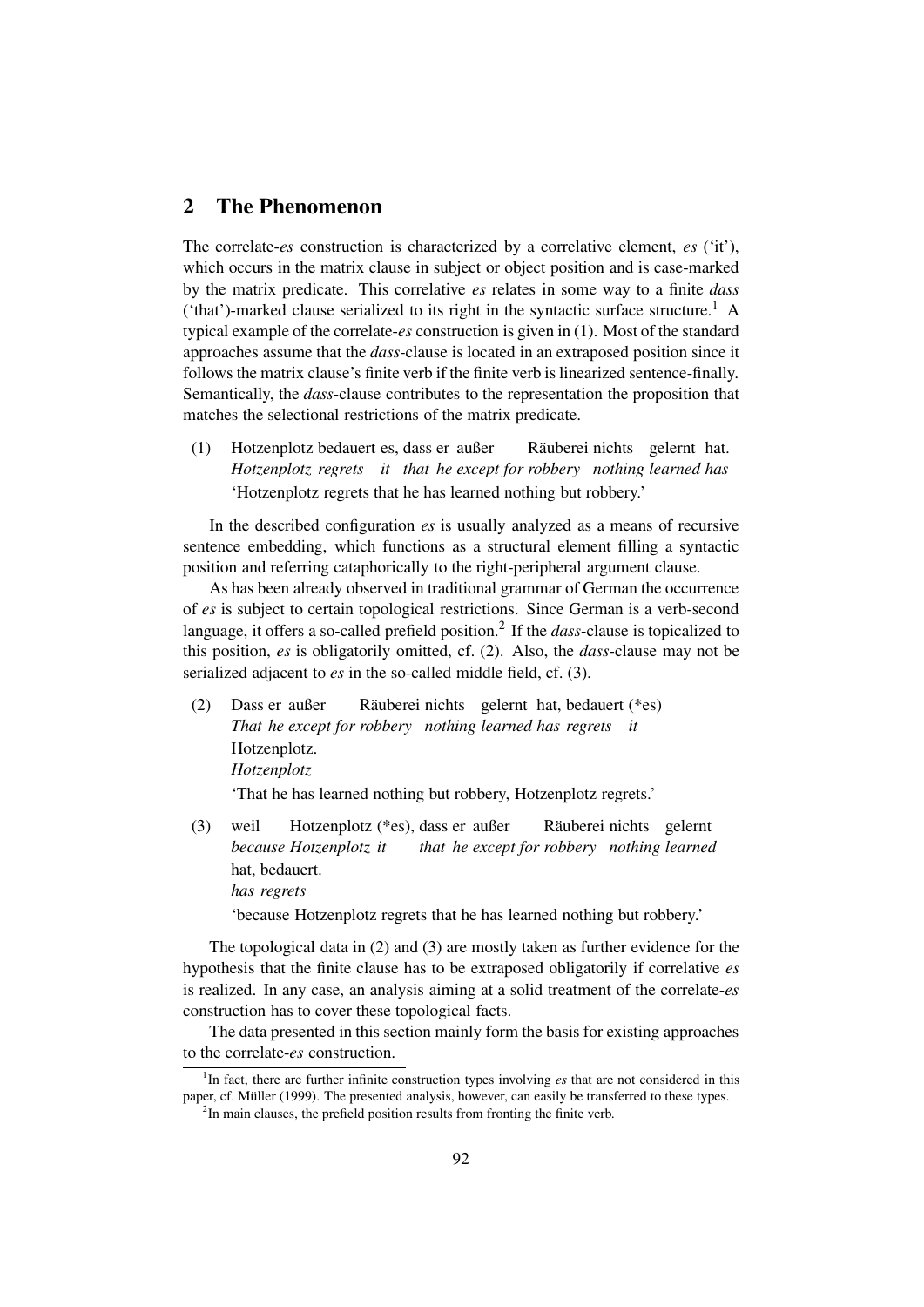## 3 The traditional view on the correlative-*es* construction

#### 3.1 Previous generative approaches

In principle, there are two competing approaches to correlative *es* in research literature. They differ fundamentally in two respects: firstly, in the analysis of the syntactic and semantic status of correlative *es*, and, secondly, in the interpretation of the grammatical relation between *es* and the linked right-peripheral finite clause.

One strand of research (e.g. Bennis 1987, Cardinaletti 1990, Sonnenberg 1992, Engel 2004) analyzes *es* as a case- and theta-marked argument of the matrix predicate. Correlative *es* projects a nominal phrase and adds a referential index to the representation. The corresponding finite *dass*-clause functions as an explicative (appositive) attribute of *es*. This view is usually implemented by adjoining the *dass*-clause to a verbal projection (V' or VP) containing *es* as a verbal argument. One consequence of this analysis is that both correlative *es* and the finite *dass*clause constitute two independent constituents to the representation.

The other strand of research holds that correlative *es* and the finite *dass*-clause form together just one (discontinuous) nominal constituent (e.g. Zimmermann 1993, Zifonun 1995, Müller 1996, Sudhoff  $2003$ , Sternefeld  $2006$ ) that is subcategorized and theta-marked by the matrix predicate. In this constellation *es* behaves like an expletive, which is linked to the extraposed *dass*-clause. The specific approaches of this analysis variant differ with respect to the way the *dass*-clause is integrated into the nominal phrase containing  $es$ . Müller (1996) and Sudhoff (2003) propose that *es* acts as the functional head of this nominal phrase and obligatorily selects the *dass*-clause as its complement. Zimmermann (1993) argues that the *dass*-clause modifies the maximal nominal projection.

For both presented analytical options constraint-based analyses have been developed as is discussed in more detail in the next section.

#### 3.2 Previous constraint-based approaches

The few existing previous constraint-based approaches follow the tradition of Pollard & Sag (1994), who treat English correlative constructions only. Pollard & Sag (1994) analyze English *it* as an expletive form which cannot take over any semantic role. Thus, the matrix predicate does not assign the respective role to the correlative *es* but to the finite clause, which has to be extraposed obligatorily. Pollard & Sag (1994) implement this analysis by defining the Extraposition Lexical Rule which operates on the SUBCAT list of the respective verbs. The output structure of this rule for the verb *to bother* in examples like (4) is exemplified in figure 1. In fact, the lexical rule replaces the finite clause that is selected by *to bother* by the nominal expletive *it*, and appends the finite clause to the end of the verb's SUBCAT list.

(4) It bothers Kim that Sandy snores.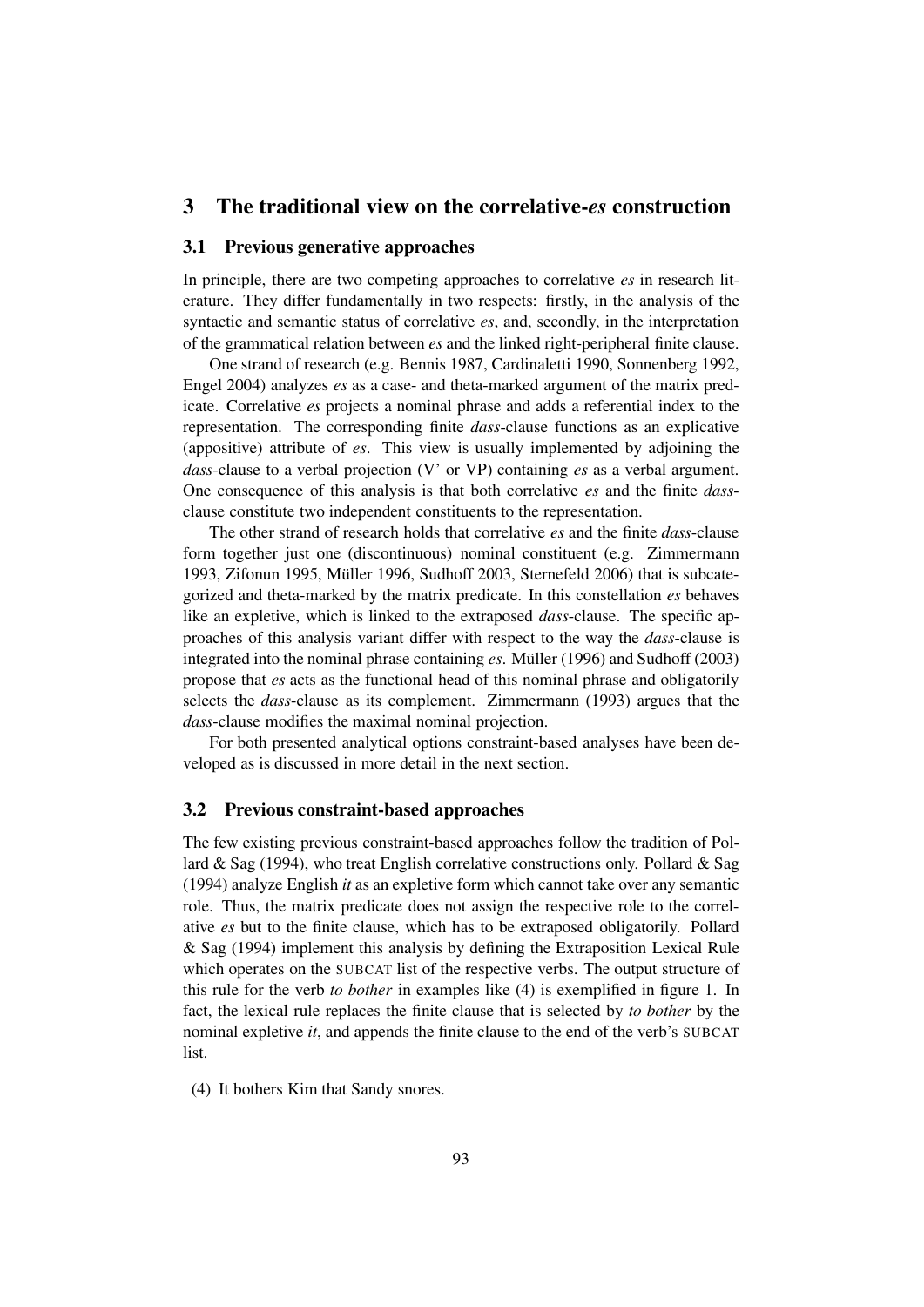

Figure 1: Output structure of Extraposition LR according to Pollard & Sag (1994)

Although the role of correlative elements in recursive sentence embedding has received considerable attention in German grammar writing and the last decades' generative theory, only a few constraint-based approaches on German have dealt with this issue so far. The two most prominent ones are those by Berman et al. (1998) and Kathol (1995).

#### 3.2.1 The approach of Berman et al. (1998) couched in LFG

Berman et al. (1998) develop an unification-based analysis in the framework of lexical-functional grammar (LFG henceforth) that is based on a comparison between correlate-*es* constructions like (5) and data sets like (6). (The examples are taken from Berman et al. 1998.)

- (5) Hans hat es bedauert, dass er gelogen hat. *Hans has it regretted that he lied has* 'Hans regretted that he lied.'
- $(6)$  a. *Hans has regretted that he lied* hat bedauert, dass er gelogen hat. *has* 'Hans regretted that he lied.'
	- b. Hans hat es bedauert. *Hans has it regretted* 'Hans regretted it.'
	- c. Hans hat den Vorgang bedauert. *Hans has the event regretted* 'Hans regretted the event.'

According to Berman et al. (1998) the data in (6) indicate that the propositional argument of the matrix predicate *bedauern* ('to regret') can have several realization forms. The respective argument in the object role can be either realized by a clausal complement, i.e. a CP as in (6a) or "by the pronominal *es* which in this usage anaphorically refers to a proposition known from context" [Berman et al., 1998: 1] as in (6b). In addition, (6c) shows that in certain cases even a full nominal phrase denoting propositional entities may realize this argument. Based on these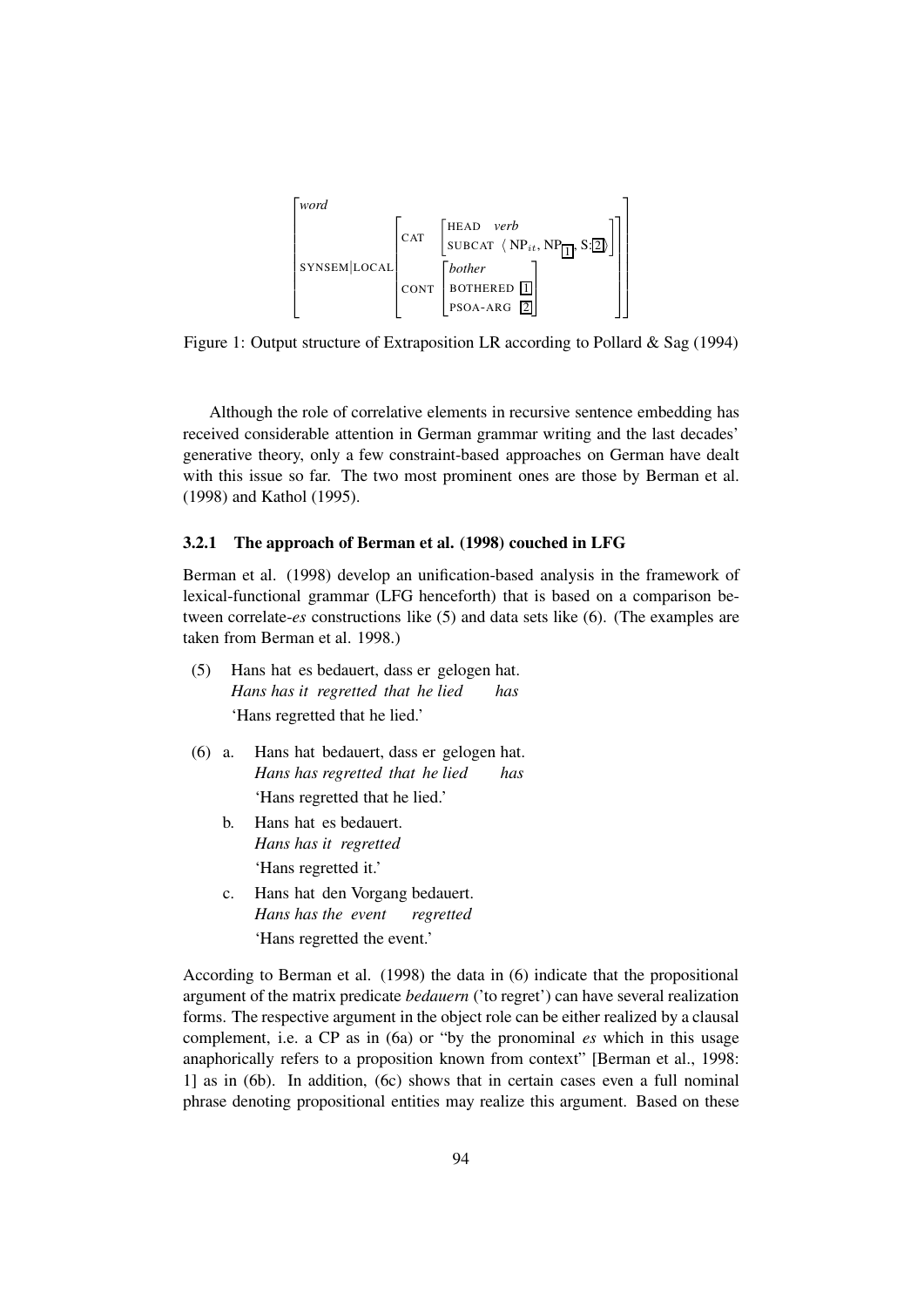observations Berman et al. (1998) conclude that a correlate-*es* construction like (5) results from merging constructions of the form (6a) and (6b).

Against the background of the aforementioned facts, the analysis proposed by Berman et al. (1998) relies on three basic assumptions: (i) *es* behaves like a referential pronoun, (ii) *es* and the *dass*-clause share the same argument slot of the matrix predicate in syntax but not in semantics, and (iii) the proposition introduced by the finite clause restricts the independently introduced variable of the referential pronoun *es*. The fundamental technical idea of the Berman et al. (1998) proposal concerns assumption (ii): That *es* and the *dass*-clause in fact share the same argument slot is achieved by unifying their f-structure contributions under the same function. Consequently, both *es* and the *dass*-clause differ at the categorical level *es* is analyzed as a nominal phrase, the *dass*-clause as a clausal phrase—but share the same grammatical function OBJ(ect) at the level of grammatical functions.

The unification-based analysis proposed by Berman et al. (1998) is charming since it is not necessary to categorize the *dass*-clause syntactically as an appositive or adjoined clause although it is possible to interpret *es* referentially. Moreover, the co-occurrence of correlative *es* with a finite clause is licensed without further assumptions by general constraints on c-structures and f-structures in a LFG-fragment of German. On the other hand, the proposition introduced by the *dass*-clause semantically restricts the independently introduced variable of the referential pronoun *es* by adding more information. Hence, the finite clause behaves semantically like a typical apposition. Thus, Berman et al.'s approach follows the assumptions of standard generative approaches analyzing *es* as a referential pronoun. The main criticism of such an approach, however, is that it overlooks empirical data showing that *es* is not generally referential but may also behave like an expletive when it occurs in the context of certain verbs. The set of data substantiating this criticism is given below in section 4.

#### 3.2.2 The approach of Kathol (1995) couched in HPSG

Kathol's (1995) HPSG proposal for the analysis of correlative *es* shares with the presented LFG analysis by Berman et al. (1998) the assumption that *es* has properties of a referential pronoun. Consequently, Kathol (1995) criticizes Pollard & Sag's (1994) treatment of similar constructions in English in that they analyze *it* as an expletive form that cannot carry any semantic role. Moreover, Kathol (1995) points out that in Pollard & Sag's (1994) approach the intuition is not reflected that there is a linkeage between the correlative forms (*it* in English and *es* in German) on the one side and the extraposed clause on the other side. Kathol claims that any analysis should convey the observation that the correlative *es* somehow signals the presence of the propositional argument later in the clause.

Unlike Berman et al. (1998), Kathol (1995) does not act on the syntactic level of grammatical functions but on the semantic level of argument structure by reversing the relationship between syntactic complements and their semantic representations in the correlate-*es* construction: The thematic role previously thought to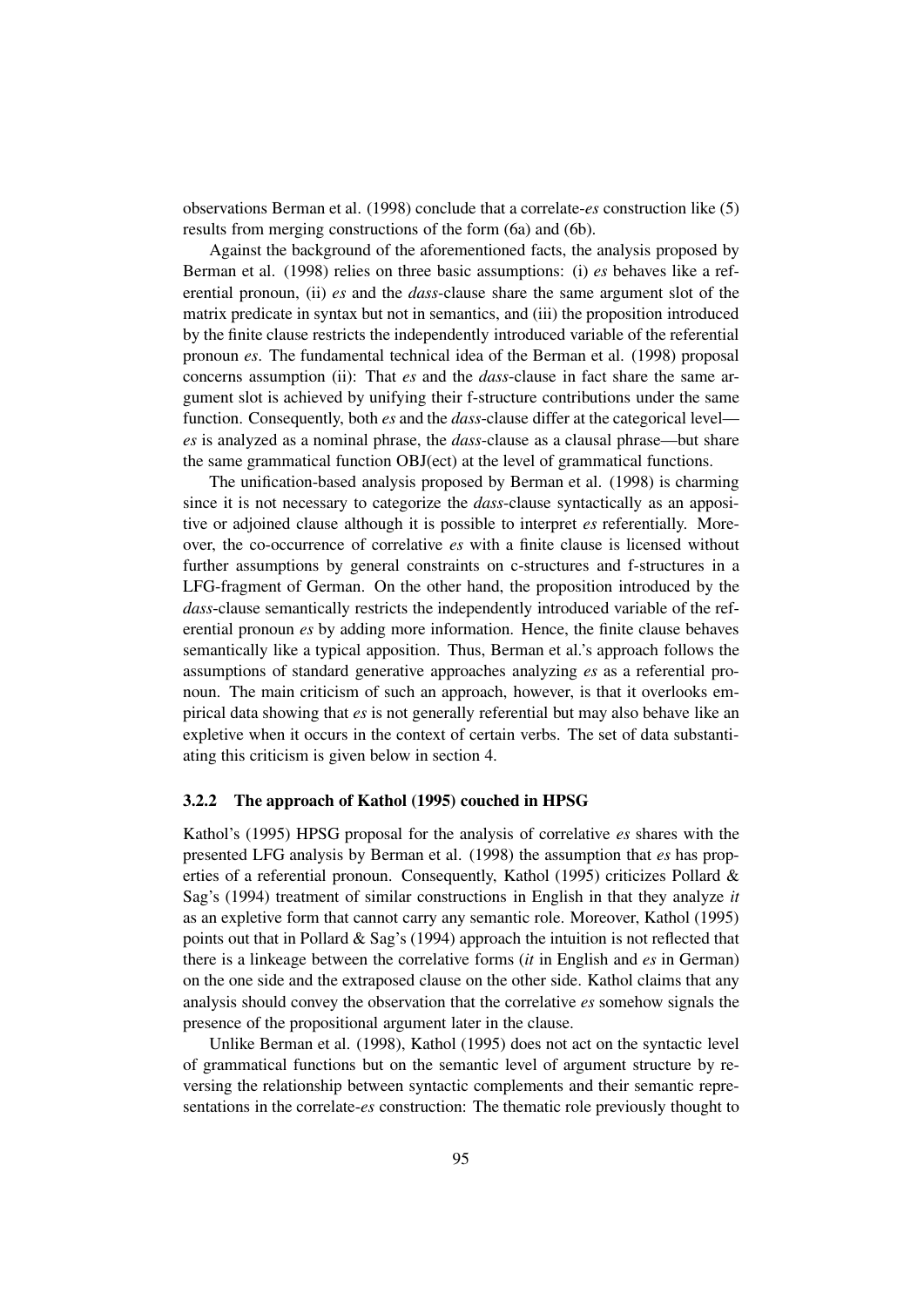be borne directly by the propositional argument is now assigned to the correlative *es* directly. The direct consequence of such an assumption is that *es* is interpreted referentially because an expletive cannot take over any thematic role by definition. Another consequence is that the propositional argument cannot carry the thematic role any more. In other words, the finite *dass*-clause cannot function as direct semantic argument of the respective matrix predicate because the referentially used *es* saturates the respective argument position. Kathol suggests that the clausal argument is instead linked to the role assigned to the index of *es*, and that this linkage is established via a relational CONTEXT feature called ANCHOR. The *anchor* relation takes two arguments: the restricted nominal index of *es* and the index of the correlated clause being of sort *parameterized states-of-affairs*. With the lexical entry given in figure 2 Kathol (1995) illustrates this analysis for the verb *storen ¨* ('to bother') in an example like (7).

 $(7)$ *that it Kim bothers that Sandy snores* es Kim stört, dass Sandy schnarcht. 'that it bothers Kim that Sandy snores.'



Figure 2: Lexical entry with correlative according to Kathol (1995)

In fact Kathol (1995) uses the *anchor* relation for two purposes. Firstly, it is supposed to cope with the aforementioned intuition that the correlative forms are in some sense linked to the constituent they are correlated with. Secondly, the *anchor* mechanism is needed for technical reasons to avoid a sort mismatch which would be the consequence if the indices of the correlative (which is a restricted nominal index of sort *ppro*) and the clausal argument (which is of sort *psoa*) were structure-shared directly.

Last but not least it should be mentioned that the topological generalizations on order in correlate-*es* constructions, which have been presented in section 2, are captured in Kathol's linearization-based approach by an additional constraint accessing the *anchor* relation. Roughly speaking, it says that a constituent whose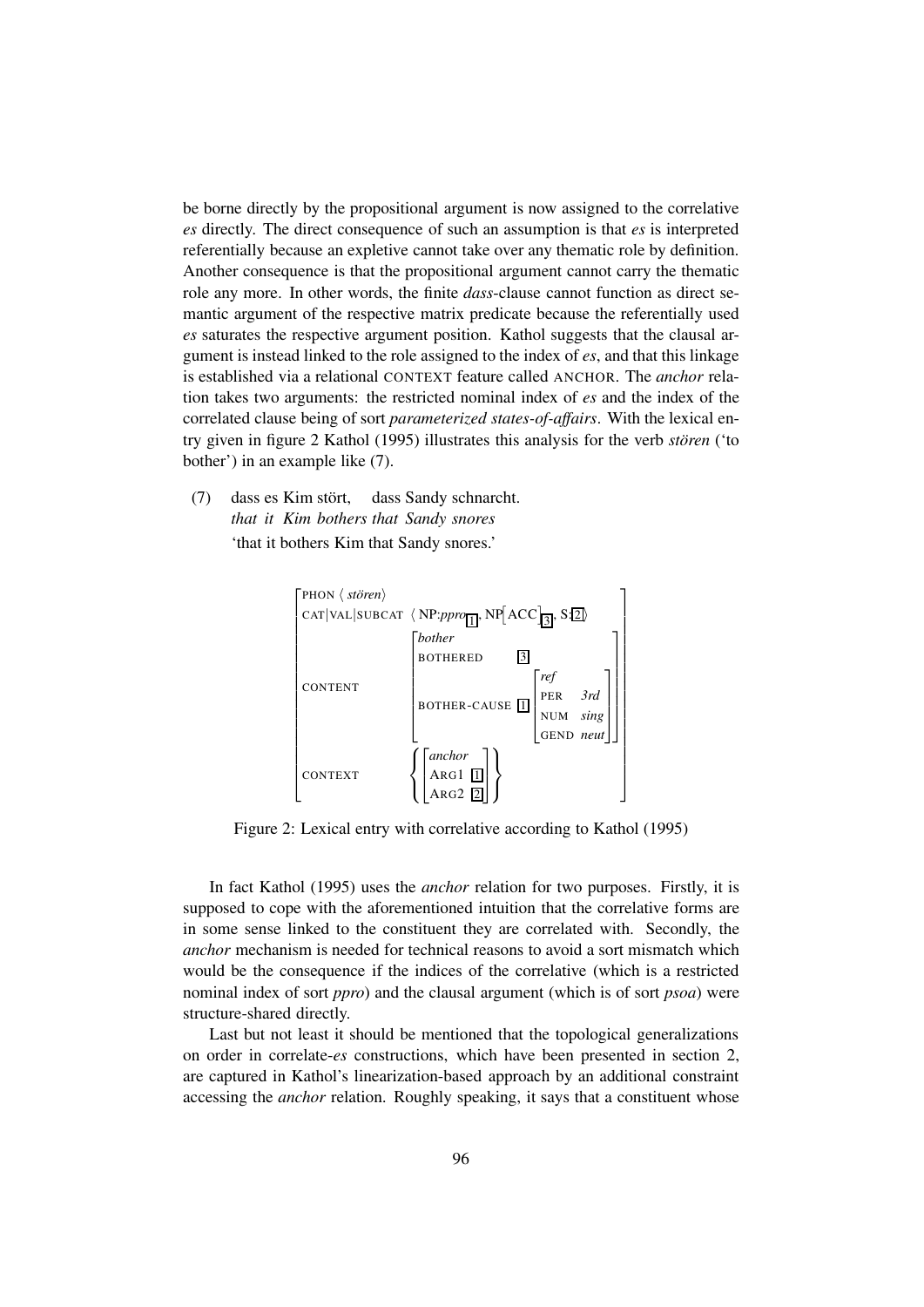content value is linked via an *anchor* relation to the index of some other entity is required to occur in an extraposed position.

#### 3.3 Summing up

If one evaluates the various proposals discussed above, it turns out that in a sense all of them are right, but each of them may account only for a partial data set. Neither of the existing approaches is able to account for German correlative *es* in its entirety. The main reason for this is that all previous approaches overlook the fact that correlative *es* may behave like both an expletive and as a referential pronoun depending on the respective syntactic context. In particular, existing constraintbased approaches suffer from the lopsided view on *es* as a referential pronoun.

In the following section I will present corpus-based support for the hypothesis that the German correlative *es* distinguishes between two realization forms: an anaphoric referential pronoun and a true expletive. Pütz  $(1975)$  has already stated that these two types of correlative *es* may exist. His claim, however, is based on introspection and does not rest on empirical data.

## 4 Empirical evidence for the Janus-faced nature of *es*

In this section, I will argue on the basis of empirical data that correlative *es* is homonymous between an expletive and a referential form. A first step in proving this hypothesis is the evaluation of so-called correlate-taking verbs.

It is a well-established assumption of standard German grammar that verbs may be classified with respect to their ability to select correlative *es*. Surprisingly, there is no consensus in research literature when it comes to this classification. For instance, so-called verba dicendi and sentiendi like *sagen* ('to say'), *meinen* ('to think'), *horen ¨* ('to hear'), *behaupten* ('to assert'), etc. are sometimes ranked as correlate-taking and sometimes as correlate-rejecting. The list of inconsistently classified verbs could be extended. One reason for the uncertainty in the evaluation of the respective verbs may be that the empirical basis of the classification is often very thin. The classifications often rely on construed examples or on unsystematically collected corpora. In the latter case a single item taken from a corpus is often regarded as sufficient evidence for a certain hypothesis. Boszák (2009) is a recent example of this fallacy.

Based on a quantitative corpus study<sup>3</sup> published in Axel, Holler & Trompelt (in press) it can be empirically substantiated that in fact there is a categorial distinction between two verb classes: With the first class of verbs (class I henceforth), correlative *es* is robustly attested. This is shown in figure 3 where the blue bars

 $3$ Methodically, a group of 35 verbs for which divergent judgments exist in the literature was selected. For each verb, the number of hits was limited to 1000 by random selection. Of those 1000, the first 100 examples in which the *dass*-clause really functions as the object clause of the critical verb were manually selected.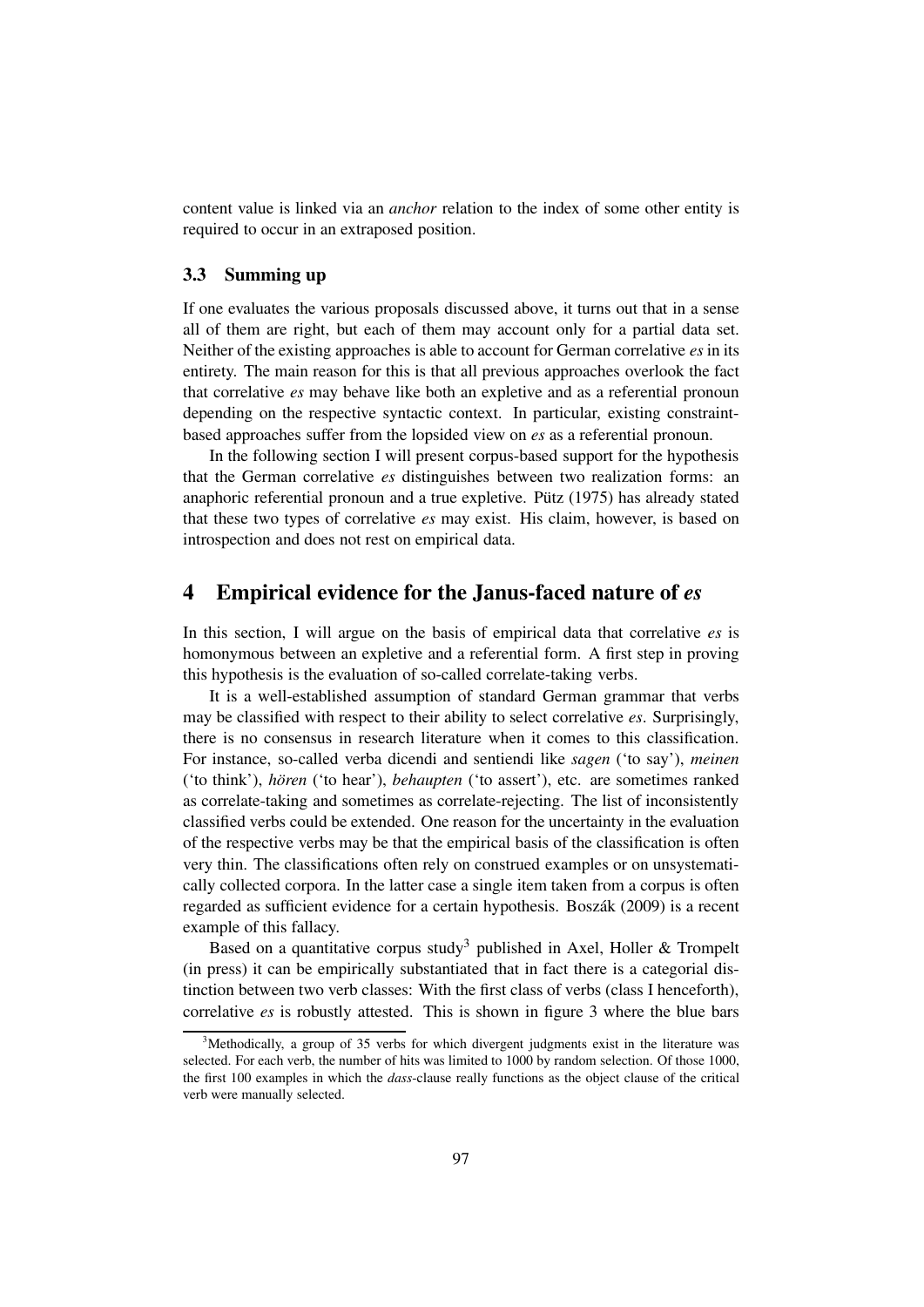indicate the number of examples with *es*. With the second class of verbs (class II henceforth), however, correlative *es* is not attested among the hundred examples investigated as can be seen in figure 4.



Figure 3: Corpus results for verbs of class I (Axel, Holler & Trompelt, in press)



Figure 4: Corpus results for verbs of class II (Axel, Holler & Trompelt, in press)

At first glance, the result for the second verbal class is incomprehensible since it comprises verbs like *glauben* ('to believe'), *sagen* ('to say') and *wissen* ('to know') that are usually regarded as correlate-taking in German grammar theory. In fact, sporadic examples like (8), where one of these verbs is used with correlative *es*, can also be found in corpora, although the quantitatively obtained results for the second verbal class seem to be clear-cut.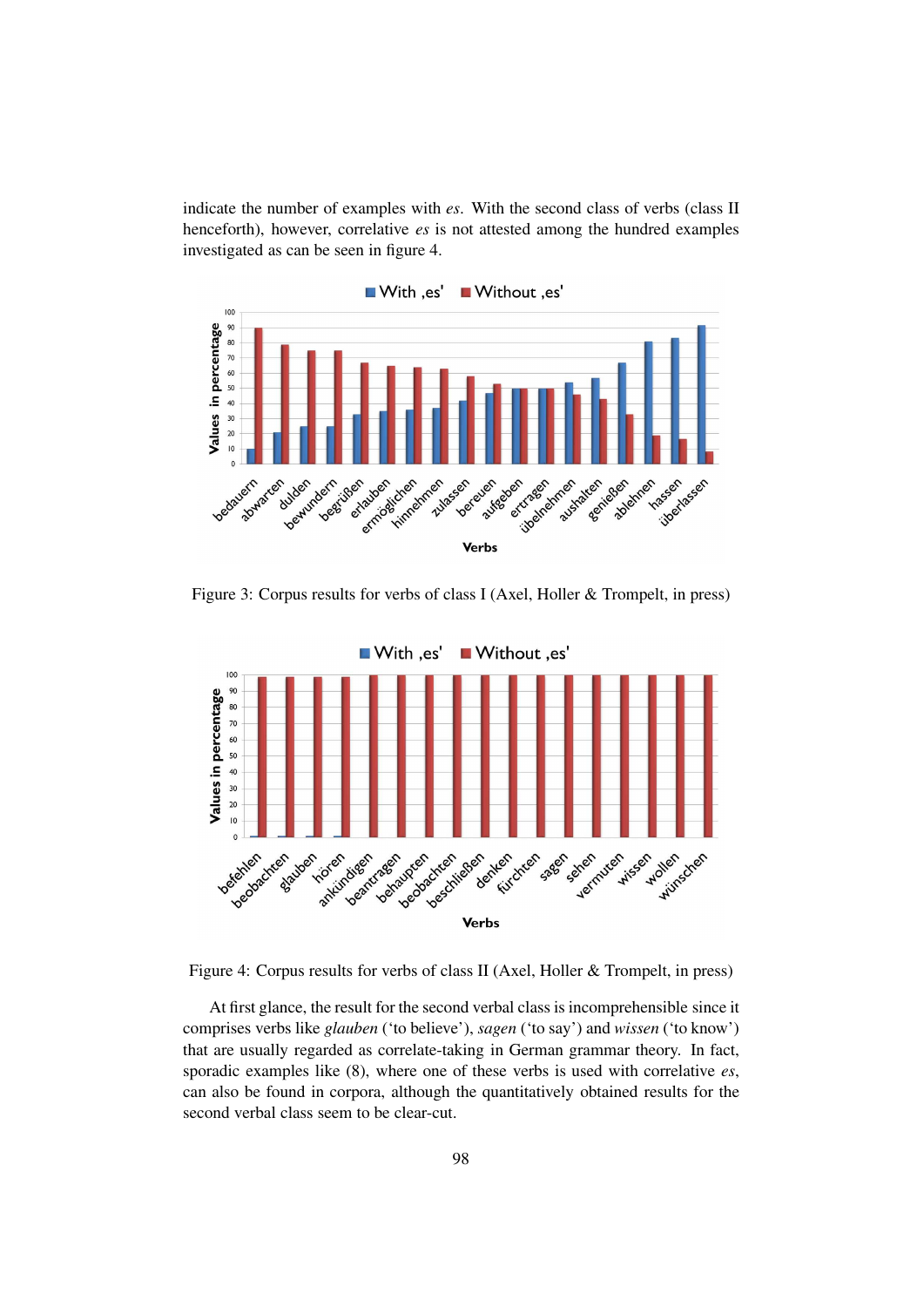(8) Es ist schrecklich, wenn vor *it is awful if in front of so many things a dark* so vielen Dingen ein dunkler Vorhang *curtain* ist. Ich möchte ihn immer nur zerreißen, aber ich kann es nicht. Ich *is I want to it always only tear but I can it not I* glaube es dir, dass Du den Vorhang nicht zerreißen kannst. *believe it you that you the curtain not tear can* 'It is awful that so many things are behind a dark curtain. I believe that you cannot tear the curtain.'

#### [TLP, 29, cited from Grammatik der Deutschen Sprache: 1487]

The puzzling empirical situation suggests to examine the direct context of the *es*-containing complex clauses with a predicate of class II in more detail. As a result of such analyses, one recognizes that in all of these cases *es* seems to refer back to a contextually given, discourse-old entity and hence behaves like an anaphoric element. In (8) the content of the *dass*-clause is discourse-old since both the curtain, and the act of tearing of the curtain are mentioned in the previous sentences. In other words, *es* seems to refer back to a contextually given, discourse-old entity. It is licensed by a potential antecedent in the left context. This suggests that correlative *es* is used as an anaphoric pro-form in these cases and not as an expletive placeholder.

Thus, the underlying reason for the divergent classification of verbs with respect to their correlate-taking ability in the literature is probably due to the Janusfaced nature of correlative *es*. Obviously, *es* occurs in two realization forms: Combined with verbs of class I it just fills a syntactic position and functions as a placeholder, which is a structural element without any semantic contribution; combined with verbs of class II, however, it must be analyzed as an anaphoric pro-form referring back to a pre-mentioned state-of-affairs.

The presented corpus evidence supports introspective data by Pütz (1975), Sudhoff (2003) and Frey (2011), who conjecture on theoretical grounds that at least two classes of putative correlative-*es*-taking verbs need to be distinguished. They claim for instance that (i) class II verbs, but not class I verbs allow *wh*-extraction and embed V2-clauses in German; (ii) class II verbs do not occur with a full NP, but class I verbs do; (iii) class II verbs, but not class I verbs occur with *dass*-clauses containing modal particles; and last but not least, (iv) class II verbs do not occur with *es* in all-focus clauses, but class I verbs do. Moreover, Axel, Holler, & Trompelt (in press) have shown in a psycholinguistic study that *es* may function as both, a non-referential structural element and a referential anaphoric pro-form. The study demonstrates that the respective usage depends on the syntactic contexts and the verbal class involved.

In view of the empirical facts, we can conclude that any analysis of the correlate-*es* construction must be able to differentiate between a placeholder and a pro-form usage of *es*, and it must mark verbs with respect to their ability to occur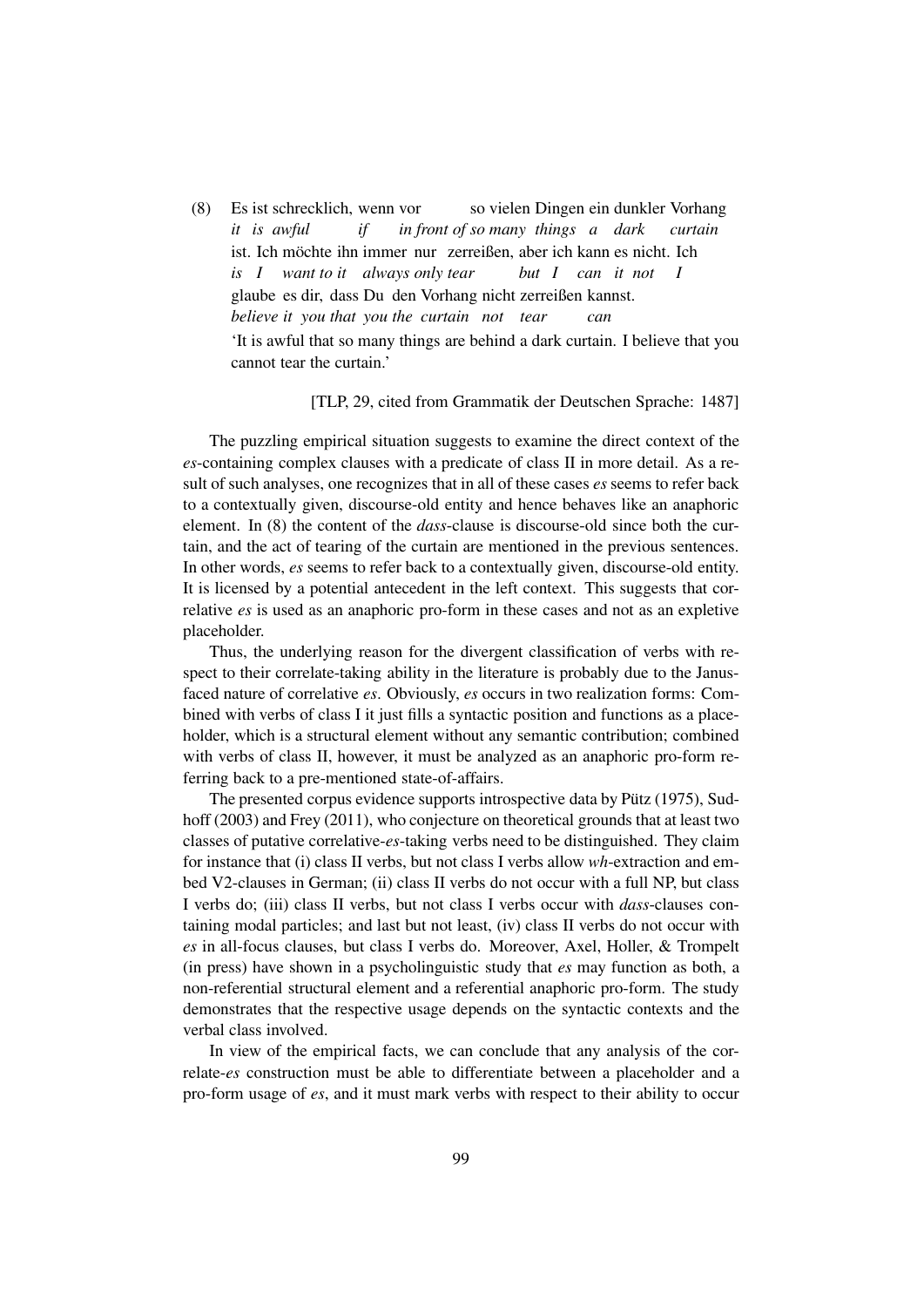with a placeholder *es* or not. Since all existing theoretical approaches of correlative *es* lack this generalization, there is still a need for a comprehensive analysis accounting for the presented empirical facts. In the next section I will outline a constraint-based analysis that complies with the homonymy of *es*.

## 5 A new constraint-based analysis for correlative *es*

As the empirical facts presented in the previous section have demonstrated, any approach claiming to cope with the correlate-*es* construction has to be able to differentiate between a placeholder and a pro-form usage of *es*, and it has to be able to mark verbs with respect to their ability to occur with a placeholder or not. In order to account for these facts, I propose an analysis of correlative *es* that is based on the following assumptions:

First, *es* is lexically homonymous between an expletive placeholder and a referential pronoun (sort *ppro*), which means that the sort hierarchy for objects of sort *nom-obj* must be extended respectively. In particular, the sort *expletive* has to be further partitioned into at least three subsorts called *placeholder-es*, *prefield-es*, and *quasi-argument-es* as depicted in figure 5. This is necessary since correlative placeholder-*es* has to be distinguished from the so-called Vorfeld-*es* (prefield-*es*), which is a specific expletive form in German to mark the first position in a verbsecond clause, cf. Lenerz  $(1985)^4$ , and the quasi-argument *es*, which is an expletive form acting for instance as logical subject for so-called weather-verbs.



Figure 5: Partition of sort *nom-obj*

Additionally, it is assumed that expletive placeholder *es* and anaphoric proform *es* differ grammatically, which is also encoded in the lexicon. Figures 6 and 7 give the respective lexical entries for both realization forms of correlative *es*: *Es* as an expletive placeholder selects a clausal argument representing the finite clause. Note that this also means that the *dass*-clause is not selected by the matrix predicate. Consequently, *es* projects together with its complement, i.e. the finite clause, a nominal phrase that is case- and theta-marked by the respective matrix predicate (which must belong to the class I verbs and thus accepts placeholder *es*).

<sup>4</sup>Vorfeld-*es* is omitted if another constituent occupies the prefield, for instance as a consequence of topicalization.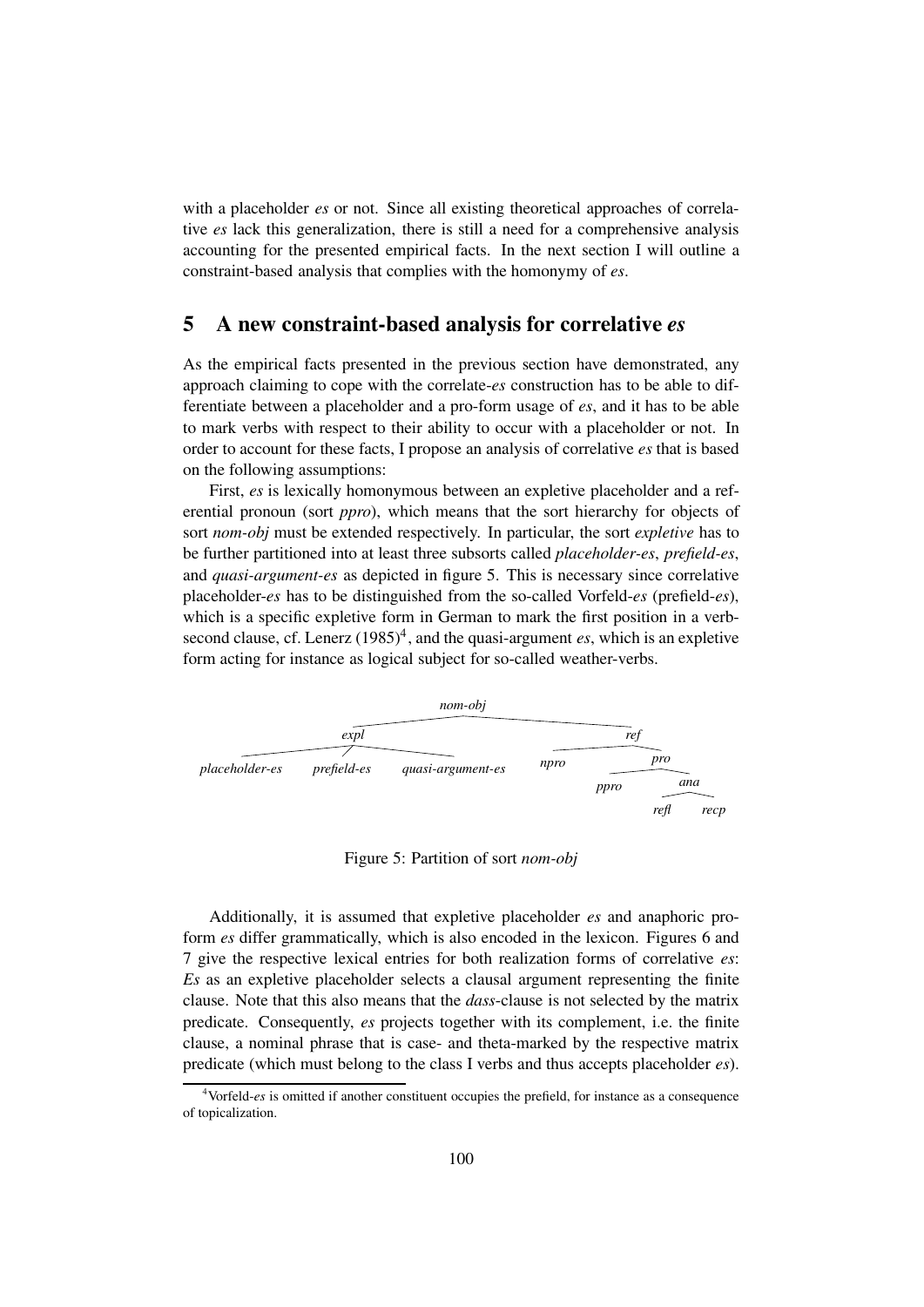In contrast to this, *es* as an anaphoric pro-form is fully saturated and has therefore an empty SUBCAT list. Contrary to expletive *es*, the finite clause is not syntactically licensed by anaphoric *es*.



Figure 6: Lexical entry for expletive placeholder *es* (preliminary)



Figure 7: Lexical entry for anaphoric pro-form *es* (preliminary)

Semantically, the anaphoric pro-form *es* contributes, as any pronominal element, a referential index to the representation as well as an anaphoric relation that relates referential *es*to a suitable antecedent of sort *parameterized-state-of-affairs*. 5

The placeholder *es*, however, does not make any semantic contribution on its own. It does not introduce a referential index. By itself the RESTRICTION value of the expletive placeholder *es* would equal the empty set; in fact it contains the *parameterized-state-of-affairs* which is introduced by the selected *dass*-clause. As exemplified in figure 6 this is achieved by structure-sharing the CONTENT value of the finite clause with the RESTRICTION value of placeholder *es*. 6

In both cases, the proposed analysis reflects the intuition that the finite clause is linked to *es* but the nature of this linkeage is different, and depends on the grammatical status of correlative *es* in each case. If *es* is an expletive, the finite clause is really selected by *es* and thus dependent on it in a closer sense. If *es* is an anaphoric pro-form, the impression of the linkeage results from the resolution processes involved to satisfy the binary anaphoric relation *anaphoric-rel* introduced by pro-form *es*. It is established between *es* and its antecedent whose interpretation corresponds to the content of the finite *dass*-clause. This is the only reason

<sup>5</sup>Note that the proposed anaphoric relation resembles Kathol's *anchor* relation but it has the advantage to be motivated independently because it is introduced into the representation by any anaphoric element, not just the anaphoric pro-from *es*.

 $6$ See Müller (1999) for a similar approach.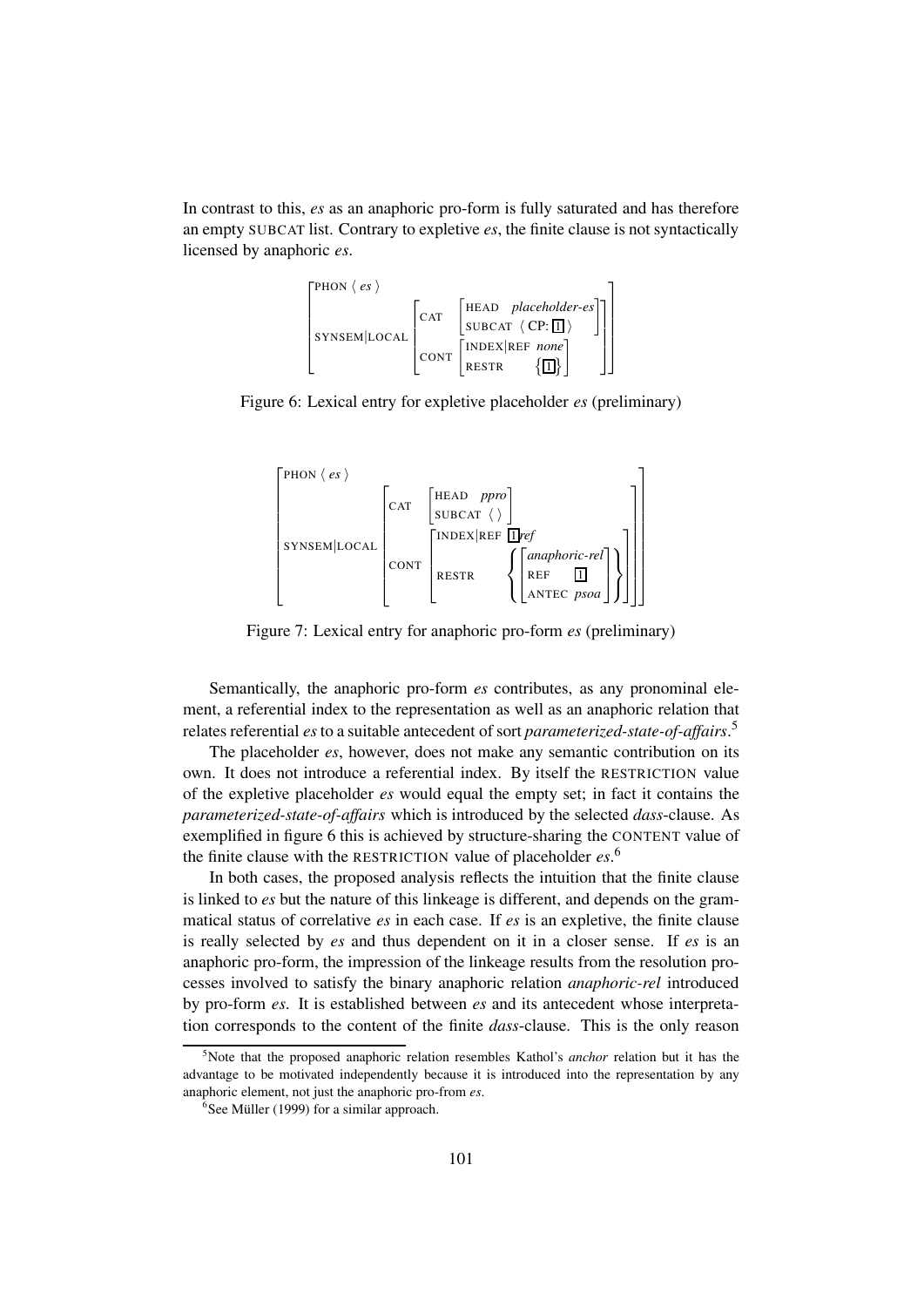why the *dass*-clause seems to be related to referential *es*.

The second fundamental assumption of the analysis concerns the HEAD value *verb*, which is sub-sorted in such a way that verbs can be divided lexically into placeholder-*es* taking verbs (= class I) and verbs that do not license a placeholder  $es$  (= class II), cf. figure 8.

> *placeholder-taking-verb non-placeholder-taking-verb verb*

> > Figure 8: Partition of sort *verb*

Adopting a proposal by Sudhoff (2003), objects of these two verbal sorts differ lexically in their SUBCAT lists. While objects of sort *placeholder-taking-verb* (*ph-verb*) select a nominal argument and hence do not embed the clausal argument directly, objects of sort *non-placeholder-taking-verb* (*non-ph-verb*) are subcategorized for a clausal argument. This idea is illustrated by the partial lexical entries of the verbs *bedauern* ('to regret') and *behaupten* ('to assert') in figure 9.

|  | PHON             | $\langle$ bedauern $\rangle$                                                                               |
|--|------------------|------------------------------------------------------------------------------------------------------------|
|  | SYNSEM LOCAL CAT |                                                                                                            |
|  |                  | $\begin{bmatrix} \text{HEAD} & \text{ph-verb} \\ \text{SUBCAT} & \langle NP, NP \rangle \end{bmatrix}$     |
|  | PHON             | $\langle$ behaupten $\rangle$                                                                              |
|  | SYNSEM LOCAL CAT | $\begin{bmatrix} \text{HEAD} & \text{non-ph-verb} \\ \text{SUBCAT} & \langle NP, CP \rangle \end{bmatrix}$ |
|  |                  |                                                                                                            |

Figure 9: Verbal SUBCAT frames depending on the acceptance of a placeholder *es*

There are independent empirical reasons for the proposed differentiation of the SUBCAT lists of these two verbal classes. For instance: The outlined analysis accounts for the fact that only verbs of class I, but not of class II can occur with nominal phrases containing a full noun as the contrast between (9) and (10) demonstrates. Since verbs of sort *non-placeholder-taking-verb* select a clausal argument instead of a nominal one, as verbs of sort *placeholder-taking-verb* do, this empirical fact is captured without further assumptions. Note that the finite clause in (9a) is not dependent on the verb but it is selected by the relational noun *Tatsache*.

(9) a. Hotzenplotz bedauert die Tatsache, dass er außer *Hotzenplotz regrets the fact that he except for robbery* **Räuberei** nichts gelernt hat. *nothing learned has* 'Hotzenplotz regrets the fact that he has learned nothing but robbery.'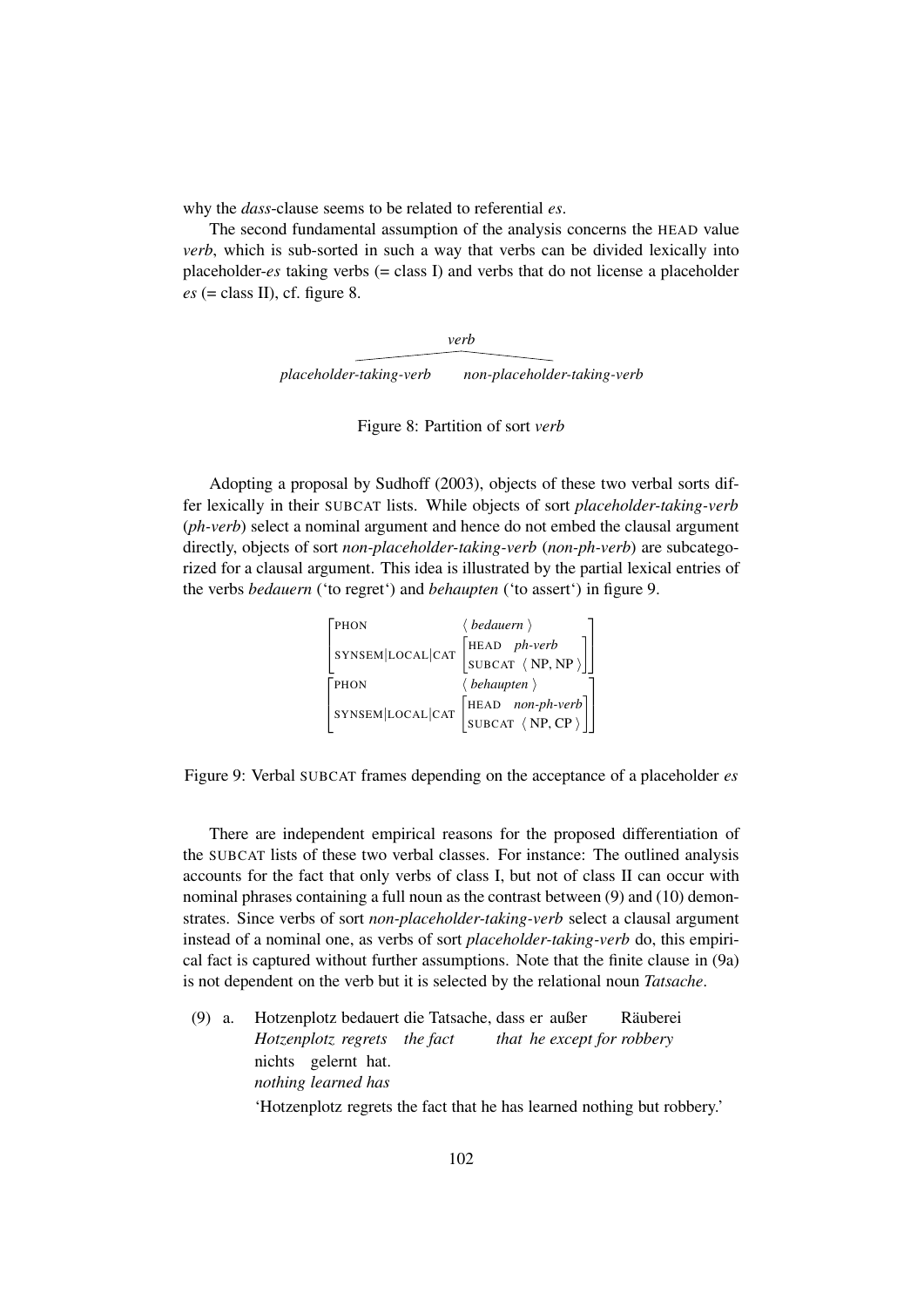- b. Hans bedauert diese Tatsache. *Hans regrets this fact* 'Hans regrets this fact.'
- (10) a. \* Hotzenplotz behauptet die Tatsache, dass er außer *Hotzenplotz asserts the fact that he except for robbery* **Räuberei** nichts gelernt hat. *nothing learned has*
	- b. \* Hans behauptet diese Tatsache. *Hans asserts this fact*

Looking at the empirical facts in (11) two more remarks are necessary. First, examples like (11a) show that verbs of class I can also occur without a realized correlative *es*. To account for this fact, an additional lexical rule is needed just saying that an unstressed expletive placeholder may remain phonologically unrealized.<sup>7</sup> In other words, it is assumed that in this case the expletive *es* still selects the clausal argument but belongs to the class of *gap-ss* instead of *canon-ss* in the sense of Sag (1997) and Ginzburg & Sag (2000). Second, examples like (11b) show that an anaphoric *es* can in principle occur with verbs of class II. In addition to that, evidence that anaphoric *es* must be allowed in these cases also comes from data like (8) above. Given the selectional restrictions of verbs of sort *non-placeholdertaking-verb*, this seems to be surprising at first glance but in fact it follows from a general pronominalization rule that is needed anyway to pronominalize clausal entities.

- (11) a. Hotzenplotz bedauert, dass er außer *Hotzenplotz regrets that he except for robbery nothing learned has* Räuberei nichts gelernt hat. 'Hotzenplotz regrets that he has learned nothing but robbery.'
	- b. Hotzenplotz behauptet {es, das}. *Hotzenplotz asserts it this* 'Hotzenplotz asserts {it, this}.'

The third major building block of the proposed analysis affects the finite *dass*clause. The way of how it is related to *es* differs depending on the realization form of correlative *es*. If *es* functions as a placeholder, the *dass*-clause is a complement of *es*; if *es* functions as an anaphoric pro-form, the correlated *dass*-clause represents a non-integrated clause that behaves like an appositive (explicative) attribute. In both cases the final position of the finite clause at the right clausal edge is ensured.

Combined with a placeholder *es*, the finite clause is obligatorily extraposed, which is realized in a standard way by structure-sharing the CP-complement subcategorized by *es* with an element of the *extra* list, cf. Keller (1994). See figure 10

 $<sup>7</sup>$ In light of examples like (2) it is necessary to implement into this constraint the requirement that</sup> the *dass*-clause is only optionally part of the EXTRA list if *es* is phonologically unrealized, in order to capture the fact that the finite clause may be topicalized in this case.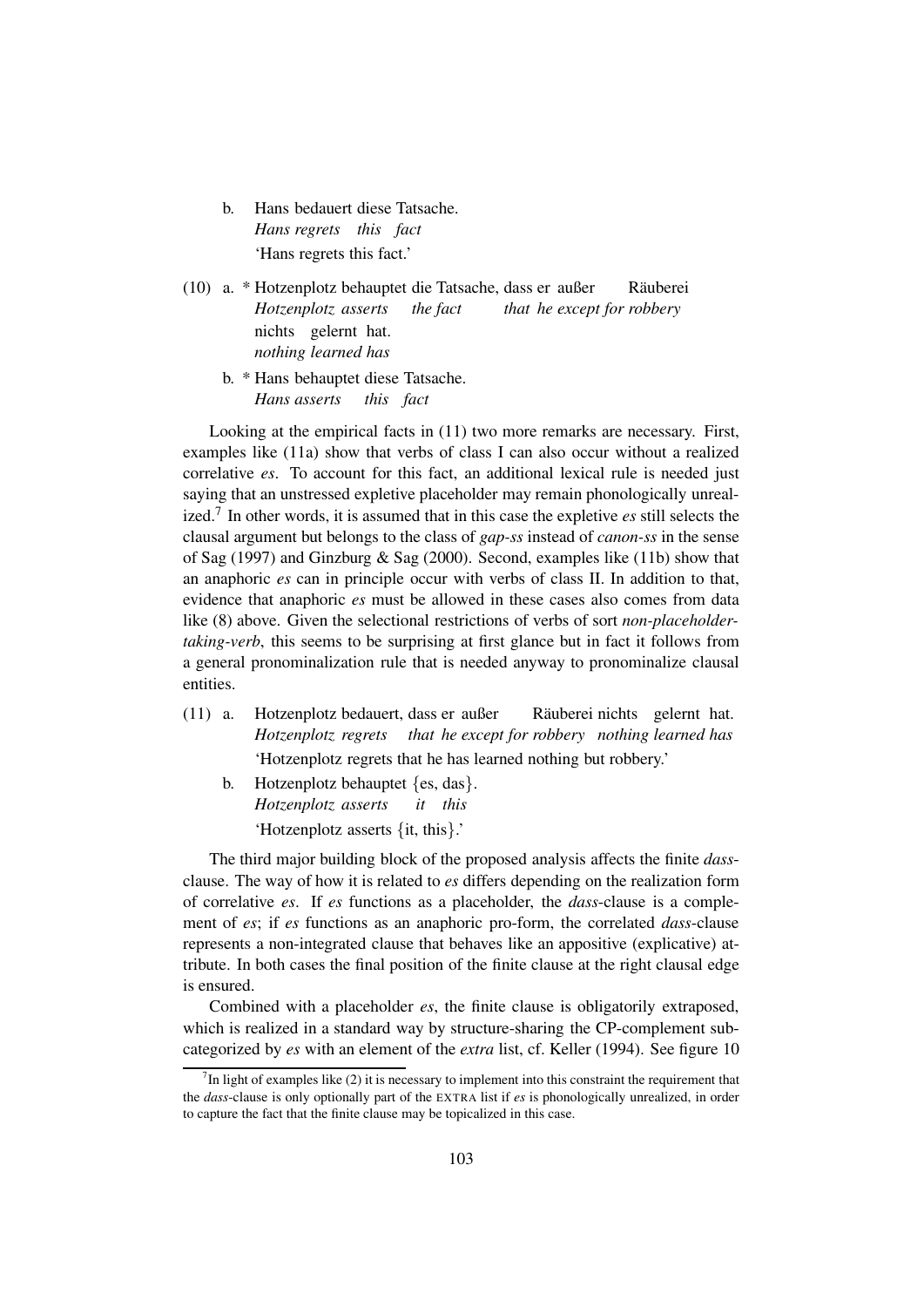for the extended lexical entry of the placeholder *es*. From general constraints on extraposition then follows that the CP has to be positioned on the right periphery, which particularly means that it neither can be topicalized nor realized in the socalled middle field. Thus, the topological facts presented in section 2 are captured without further assumptions.



Figure 10: Lexical entry for expletive placeholder *es*

Combined with an anaphoric *es*, however, the CP behaves like an appositive clause and is thus analyzed as being of sort *fully-non-integrated*, cf. Holler (2008). Different approaches to capture non-integrated clauses have been developed. They differ basically in the way of how the non-integrated clause is connected to its host. The proposals range from radical orphanage analyses to analyses that adjoin the non-integrated clause to the highest position of the preceding clause. Which approach is adequate, is not relevant here because from any approach dealing with non-integrated clauses follows that clauses of this sort have to occur rightdislocated if not used parenthetically.

Having the status of the *dass*-clause at hand the lexical entry of pro-from *es* can be extended with respect to the specification of the antecedent that is suitable to resolve anaphoric *es* semantically. Since pro-form *es* behaves like an ordinary anaphoric element, it needs to be resolved. As has been said before the anaphoric relation introduced by *es* combines the referential index of anaphoric pro-from *es* with an entity of sort *parameterized state-of-affairs* which is introduced by the finite *dass*-clause. As the empirical facts discussed in section 4 have shown this relation can only be established if the semantic content of the finite clause is contextually given. To account for this it is required that the CONTENT value of the finite clause is contained in pro-form *es*'s BACKGROUND set. As depicted in figure 11 this is realized by structure-sharing the CONTENT value of the non-integrated *dass*-clause with an element of the BACKGROUND set. Additionally, the CONTENT value of the finite clause is accessible via the CONTEXT value of the anaphoric proform *es*, which contains a list of all linked, that means dependent but not embedded clauses. For more details on this differentiation see Holler (2008). The SYNSEM value of the appositive finite *dass*-clause, which is of sort *fully-non-integrated*, instantiates the LINKED list of anaphoric *es*. This is the reason why its CONTENT value is accessible and can constitute a proper antecedent of anaphoric *es*.

To illustrate the outlined approach to expletive and referential correlative *es* I will present an example analysis for both kinds of correlate-*es* constructions.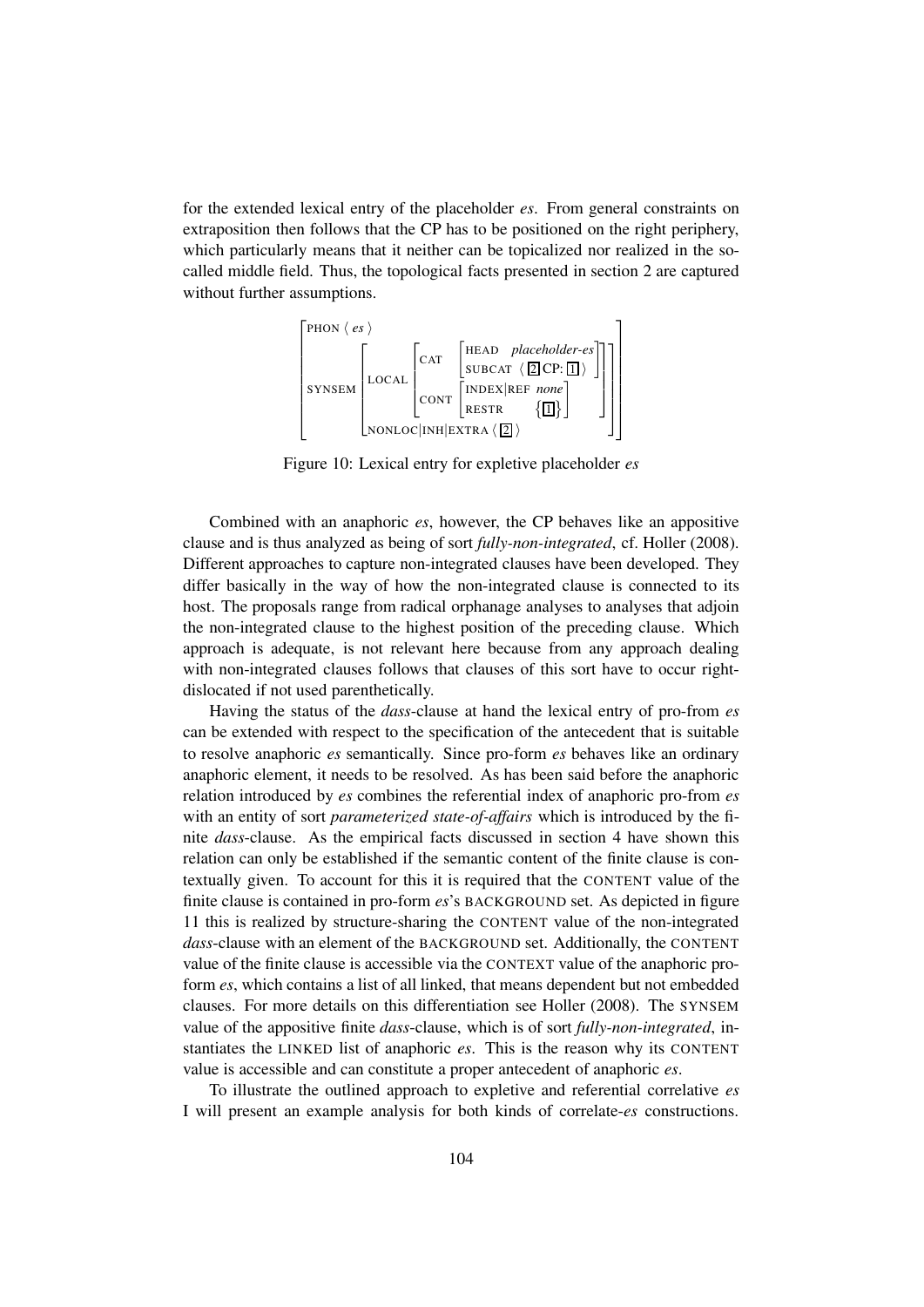

Figure 11: Lexical entry for anaphoric pro-form *es*

Beginning with the expletive placeholder *es*, figure 12 gives the partial structure for an example such as (12), which is a short version of (1). It illustrates the interplay of the lexical specification of placeholder *es* on the one hand and the requirements of the placeholder-taking verb *bedauern* ('to regret') on the other hand.

(12) Hotzenplotz bedauert es, dass er nichts gelernt hat. *Hotzenplotz regrets it that he nothing learned has* 'Hotzenplotz regrets that he has learned nothing.'



Figure 12: Example for a placeholder-*es* construction

In the attribute-value matrix depicted in figure 12, the placeholder-taking verb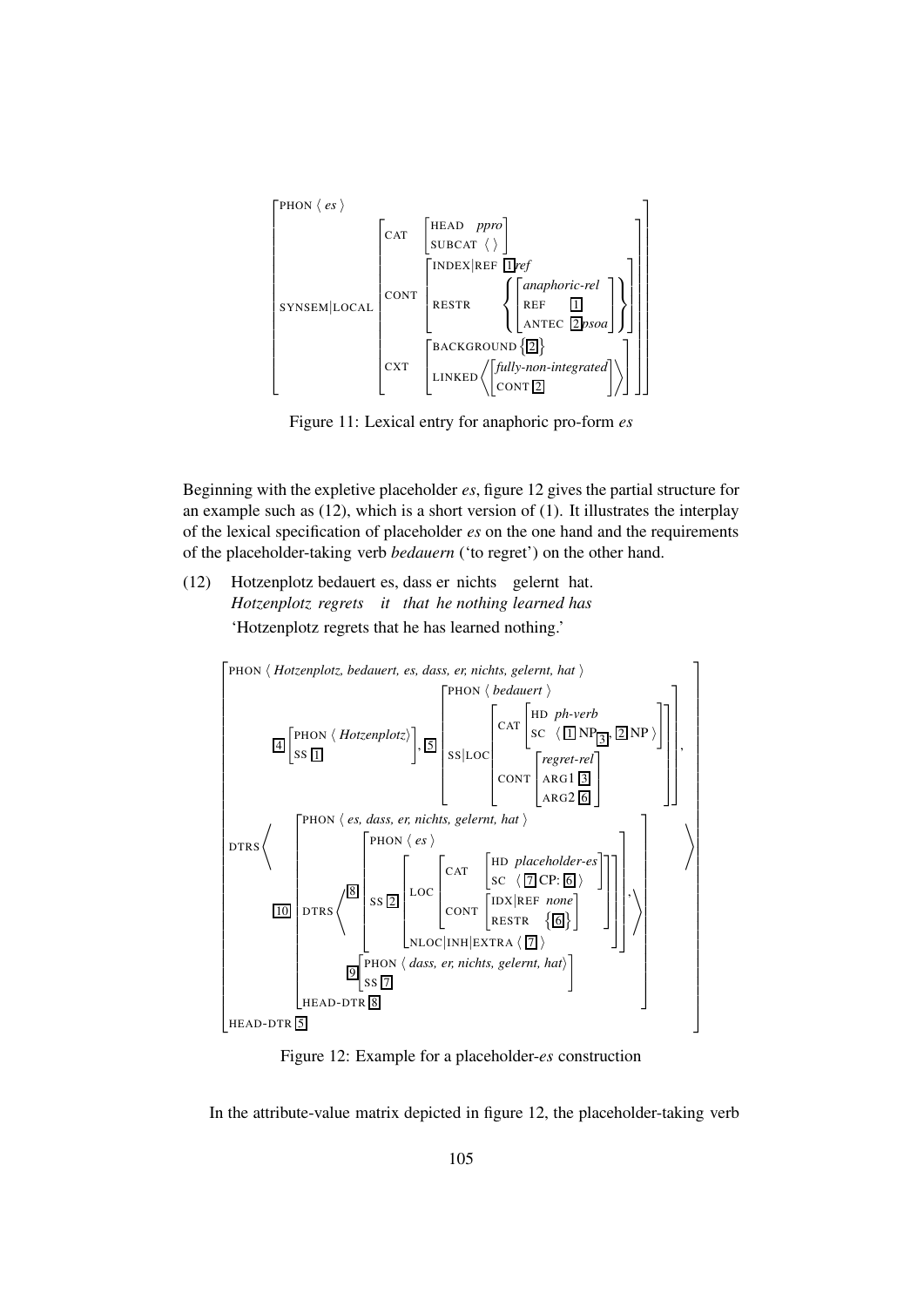*bedauern* ('to regret') functions as the HEAD daughter selecting both, the nominal subject *Hotzenplotz* (cf. tag  $\overline{1}$ ) and the expletive placeholder *es* (cf. tag  $\overline{2}$ ), which itself takes the finite clause as a complement (cf. tag  $\overline{7}$ ). According to the proposed analysis the finite clause is not dependent on the verb *bedauern*. It is instead subcategorized by the placeholder  $es$  (cf. tag  $\boxed{7}$ ). This is the reason why the DAUGHTERS list of the whole correlate-*es* construction contains apart from the signs representing the verb *bedauern* (cf. tag  $\overline{5}$ ) and the nominal subject *Hotzenplotz* (cf. tag  $\overline{4}$ ) the complex object *es, dass er nichts gelernt hat* (cf. tag  $\overline{10}$ ). This sign is itself structured and consists of two daughters: *es* acts as the head daughter (cf. tag  $\boxed{8}$ ) and the finite *dass*-clause (cf. tag  $\boxed{9}$ ) acts as the complement daughter of *es*. Since its SYNSEM value is structure-shared with an element of the EXTRA list (cf. tag  $\boxed{7}$ ), it is guaranteed that the *dass*-clause is realized in an extraposed position. Thus, it can neither occur in the pre-field nor in the middle field. The semantic interpretation of a correlative construction containing an expletive *es* is basically controlled by the interplay of the semantic relation introduced by the respective verb (i.e. *regret-rel*) and the lexical specification of placeholder *es*: Tag 6 marks the structure-sharing of the CONTENT value of the finite *dass*-clause with the RESTRICTION value of expletive *es*, which saturates the respective semantic role of *bedauern*. Note that expletive *es* does not contribute a referential index to the representation.

In the case of a non-placeholder-taking verb like *behaupten* ('to assert') occuring with the anaphoric proform *es* the partial analysis in figure 13 shows that the DAUGHTERS list of a correlate-*es* construction for an example such as  $(13)^8$  contains four signs: Apart from the sign representing the verb *behaupten* and functioning as the HEAD-daughter of the clausal structure (cf. tag  $\boxed{5}$ ), the signs representing the subject *Hotzenplotz* (cf. tag  $\overline{6}$ ), the anaphoric proform *es* (cf. tag  $\overline{7}$ ), and the non-integrated finite clause stand on the DAUGHTERS list (cf. tag  $\boxed{9}$ ).

- (13) [...] Hotzenplotz behauptet es, dass er nichts gelernt hat. *Hotzenplotz asserts it that he nothing learned has*
	- '[...] Hotzenplotz asserts that he has learned nothing.'

In contrast to the analysis of the correlate-*es* construction with an expletive placeholder *es*, the *dass*-clause is not selected by *es*. Instead it is analyzed as being syntactically non-integrated, which means that it is of sort *fully-non-integrated*. Clauses of this sort are part of the LINKED list representing the syntactic context. Semantically, the CONTENT value of the *dass*-clause (cf. tag  $\boxed{8}$ ) resolves the anaphoric referent introduced by  $\mathfrak{es}$  (cf. tag  $\overline{4}$ ). This is indicated by the relation *anaphoric-rel* added to the representation by *es*. Most important is the assumption that the finite *dass*-clause must be given that means it must be pre-mentioned in the left context. This fact is represented by the BACKGROUND set containing the CONTENT value of the finite clause (cf. tag  $\boxed{8}$ ).

 $8$ Note that example (13) cannot be uttered out-of-the-blue. It is only adequate if the content of the *dass*-clause is pre-mentioned in the right context. [...] marks this aspect.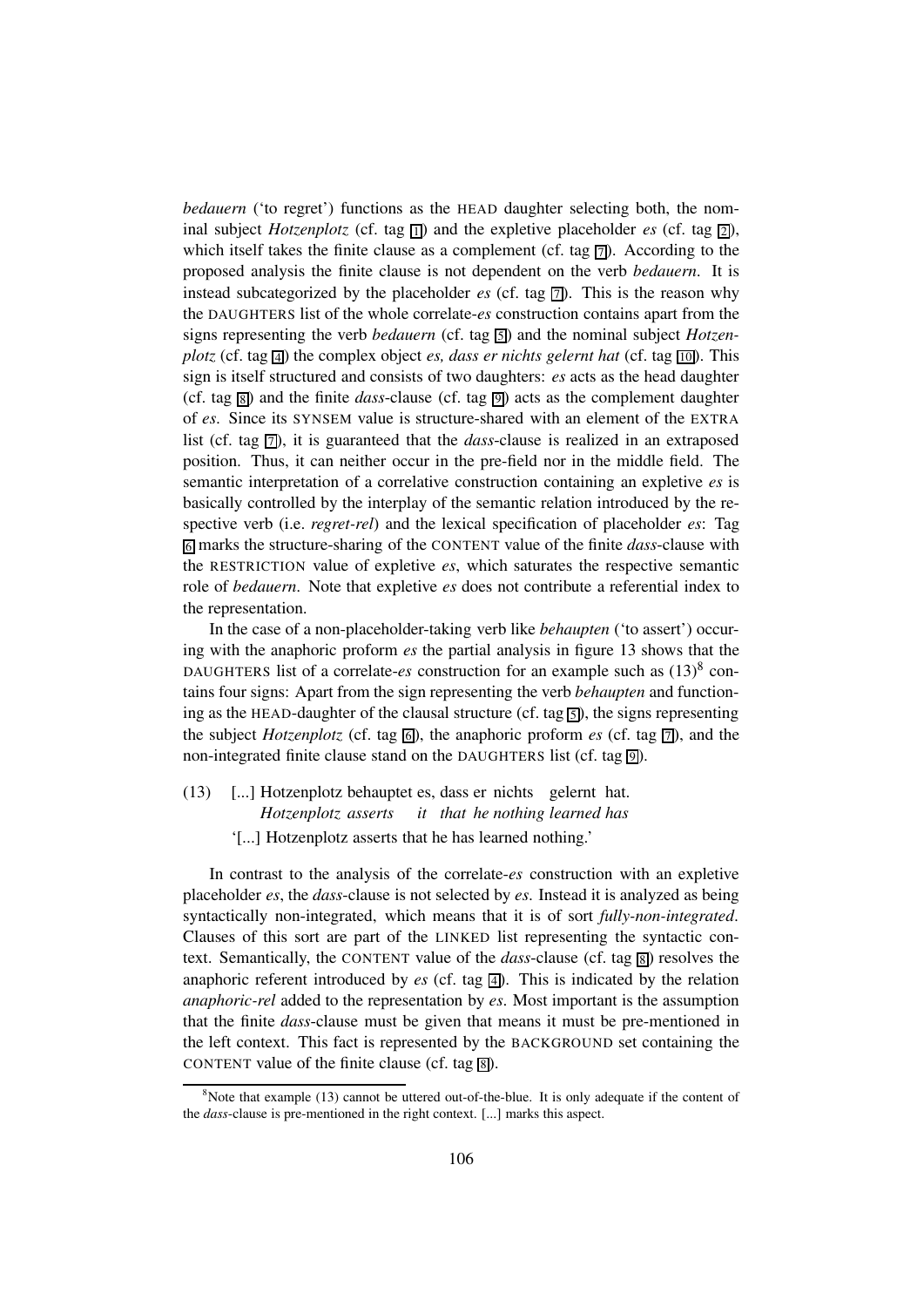

Figure 13: Example for an anaphoric proform-*es* construction

## 6 Conclusion

In the present article it has been argued that correlative *es* functions either as an expletive placeholder, which is a structural element without any semantic value, or as an anaphoric pro-form, which must be resolved by a suitable state-of-affairs. It has been shown empirically that the placeholder versus anaphoric use of correlative *es* is both verb-class dependent and context dependent. To account for these empirical facts the constraint-based analysis outlined in this article differentiates lexically between *es* as an expletive and *es* as a referential pronoun. As an expletive *es* is analyzed as a functional element without an own semantic contribution, but selecting a finite clausal argument. As a referential pronoun, there are three points to consider: Firstly, *es* is syntactically fully saturated; secondly, it contributes semantically a referential index to the representation; and thirdly, it needs to be resolved. Correspondingly, the dependent *dass*-clause is either selected by the expletive *es* or act as a syntactically non-integrated clause, which resolves semantically the anaphoric relation introduced by pro-form *es*. In the first case the *dass*-clause has to be extraposed obligatorily, in the latter case it follows from its non-integratedness that the *dass*-clause is positioned on the right periphery. It is to be expected that the analysis presented here can be transferred to other languages possessing correlative elements such as Dutch and Italian. This should be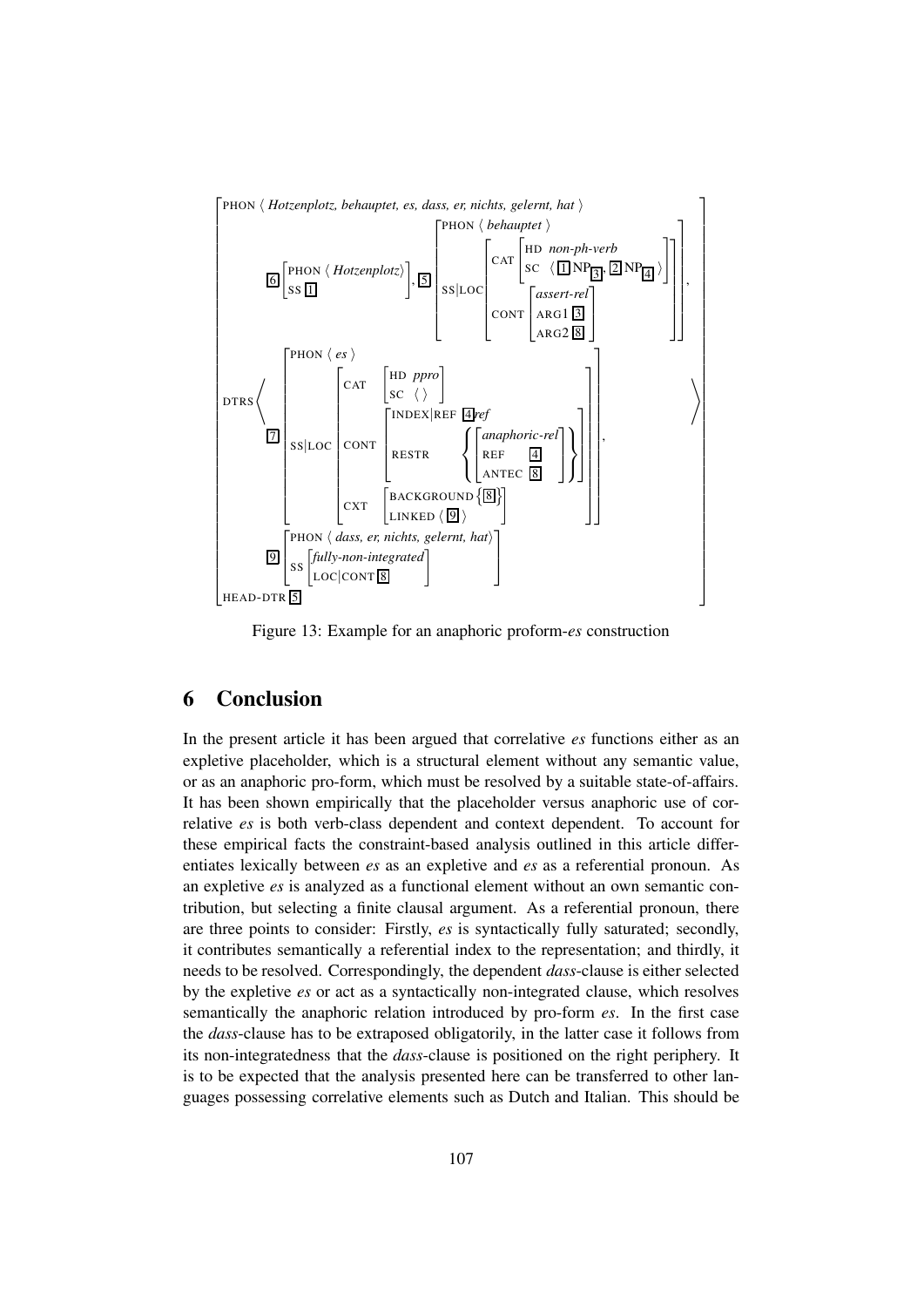examined carefully in further research.

## References

- Axel, Katrin, Anke Holler & Helena Trompelt. In print. Correlative *Es* vs. *Das* in German: An Empirical Perspective. In Kerstin Schwabe, André Meinunger & Werner Frey (eds.), *Inner-sentential propositional pro-forms*, Amsterdam/Philadelphia: John Benjamins.
- Bennis, Hans. 1987. *Gaps and Dummies*. Dordrecht/Providence: Foris Publications.
- Berman, Judith, Stefanie Dipper, Christian Fortmann & Jonas Kuhn. 1998. Argument clauses and correlative es in German — deriving discourse properties in a unification analysis. In Miriam Butt & Tracy Holloway King (eds.), *Proceedings of LFG98 conference*, Stanford: CSLI Publications.
- Bosz´ak, Gizella. 2009. *Realisierung der valenzbestimmten Korrelate des Deutschen*. Frankfurt/M. u.a.: Peter Lang.
- Cardinaletti, Anna. 1990. *Impersonal Constructions and Sentential Arguments in German*. Padova: Unipress.
- Engel, Ulrich. 2004. *Deutsche Grammatik*. München: Iudicium.
- Frey, Werner. 2011. On the nominal character of clauses associated with a pronominal. Ms.
- Ginzburg, Jonathan & Ivan A. Sag. 2000. *Interrogative Investigations: the form, meaning, and use of English interrogatives*. Stanford: CSLI.
- Holler, Anke. 2008. German dependent clauses from a constraint-based perspective. In Cathrine Fabricius-Hansen & Wiebke Ramm (eds.), *Subordination vs. coordination in sentence and text.*, 187–216. Amsterdam/Philadelphia: John Benjamins.
- Kathol, Andreas. 1995. *Linearization-Based German Syntax*: Ohio State University dissertation.
- Keller, Frank. 1994. Extraposition in HPSG. Ms.
- Lenerz, Jürgen. 1985. Zur Theorie des syntaktischen Wandels: das expletive es in der Geschichte des Deutschen. In Werner Abraham (ed.), *Erklarende Syntax des ¨ Deutschen*, 99–136. Tübingen: Narr.
- Müller, Gereon. 1996. On Extraction and Successive Cyclicity. In Ulrich Lutz & Jürgen Pafel (eds.), *On Extraction and Extraposition in German*, 213–244. Amsterdam/Philadelphia: John Benjamins.